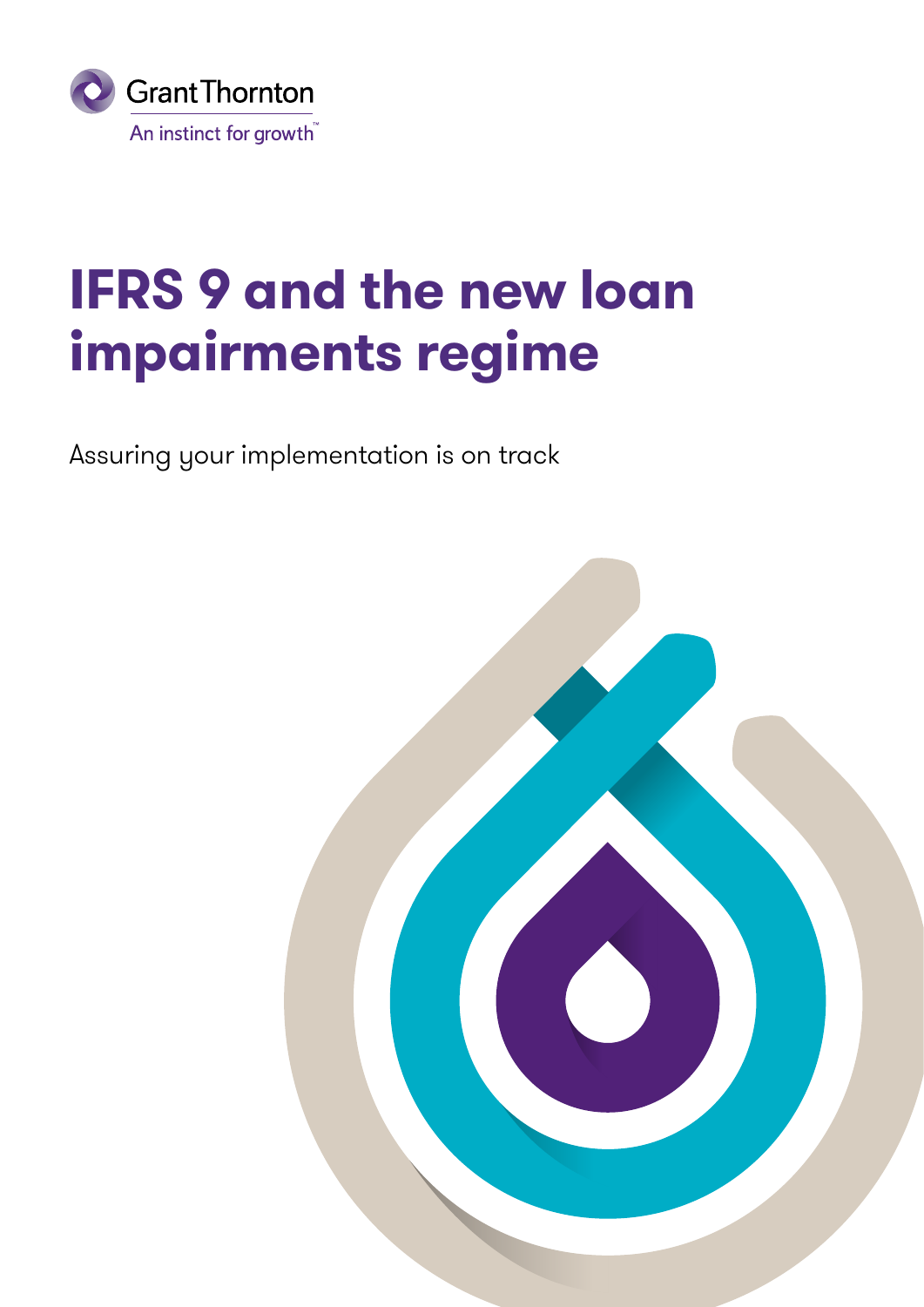# **What is the new loan impairments regime?**

The new international accounting standard IFRS 9 changes the way impairments are recognised and reported by businesses. It takes a more forward looking view and requires businesses to estimate potential future credit losses based on probabilities.

In the wake of the financial crisis, the accounting profession was criticised for its treatment of financial instruments on banks' balance sheets. Particular concerns were raised about the rules for recognising impaired assets, which essentially allowed banks to delay recognition until there was positive evidence a loss had been incurred.

Many stakeholders felt this was 'too little too late' and called for a more forwardlooking measure of expected losses. International Financial Reporting Standard 9 (IFRS 9) seeks to address these issues by fundamentally rewriting the accounting rules for financial instruments. It introduces:

- a new approach for financial asset classification
- a more forward-looking expected loss model for impairments
- new requirements for hedge accounting.

The new loan impairments regime is having a particularly significant impact on all firms operating under international financial reporting standards. The regime is coming into force with the introduction of IFRS 9 on 1 January 2018. For firms required to submit ICAAPs, the estimated impact must be included in their 2017 submission to regulators.

#### **Key considerations**

The new regime has significant financial and operational implications, and is both costly and complex to implement. While larger firms are well advanced in their implementation projects, many medium and small organisations are still grappling with the intricacies of the new requirements.

Implementation will impact a wide range of activities across business and control functions including:

#### **Strategy:**

- Business model
- Risk appetite
- Pricing implications

# **Risk management controls and monitoring:**

- Early warning indicators
- Risk limits
- Client relationship management

# **Stakeholder engagement:**

- Senior management/board
- **Auditors**
- **Regulators**

## **Data and systems infrastructure:**

- Appropriate data sources (internal and external)
- Data warehousing and integrity controls
- Maintenance and update cycle

# **Governance:**

- Policy framework
- Board and committee oversight
- 
- **HR:**
- Employee incentives
- Performance management
- Staff training

### **What are the changes?**

The new impairments regime is having a significant impact for firms. It now extends to:

- All exposures not subject to fair value through profit and loss
- Assets not previously considered in loss provisions, such as bank deposits
- Leases and guarantees

# Key changes include:

- New requirements to provide against potential future losses, even on good credits
- Probabilities must consider a range of possible outcomes
- Macro-economic forecasts used to assess performance of each credit in different scenarios
- Three-stage profiling of credit risk
- Two-tier forecast horizon based on staging assessment

#### **Models:**

- Suitability/proportionality
- Linkage with existing capital models
- Model governance controls

# **Transition arrangements:**

- Impact analysis
- ICAAP disclosure
- Capital phasing
- Organisational model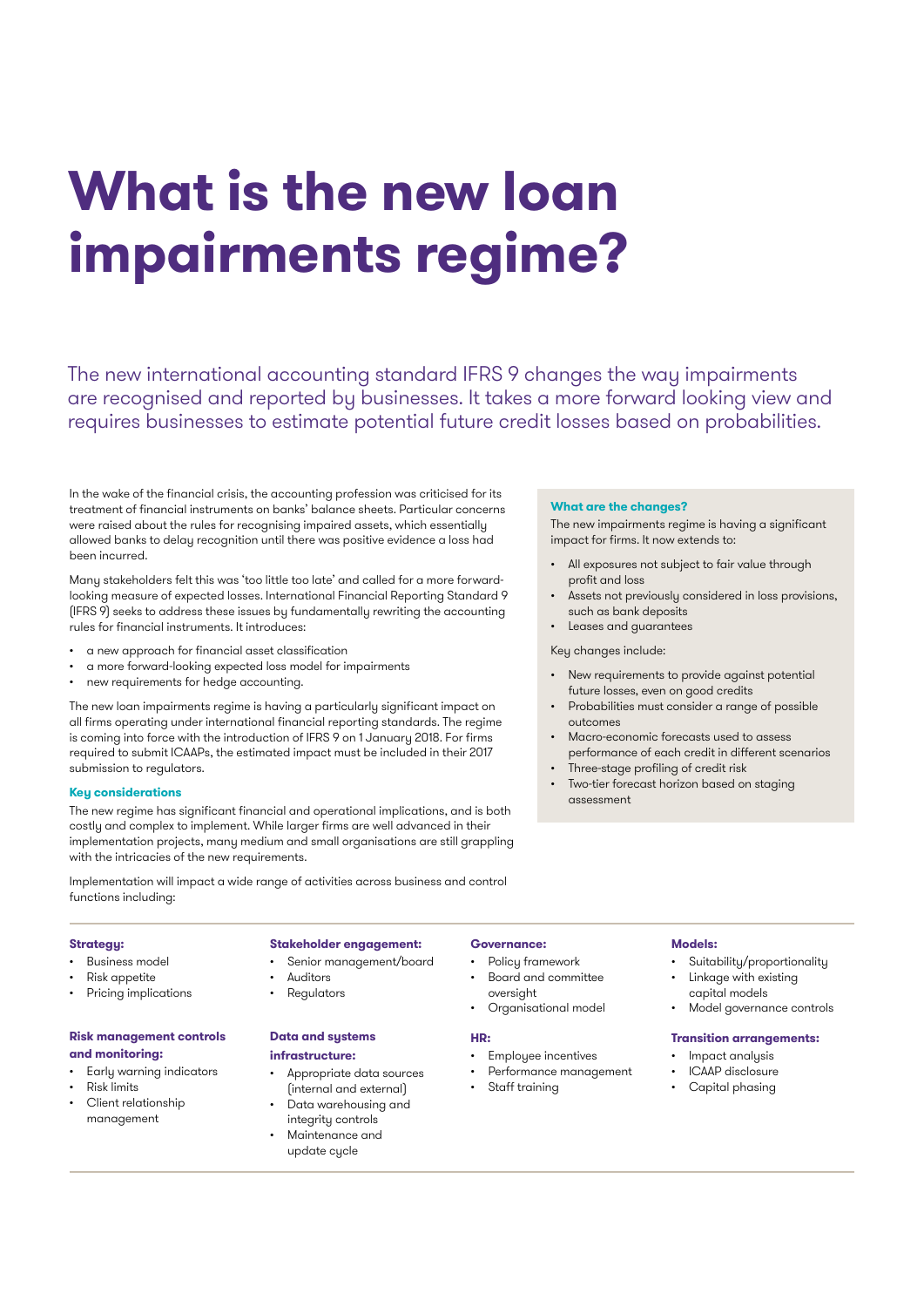# **What are the technical challenges?**

The new rules introduce substantial complexity into impairment calculations. Even for small firms who may adopt a simplified approach, the scale of the project should not be underestimated. As a minimum, firms need to address the following challenges.



# **Calculating Probabilities of Default (PD)**

- PD data must be sourced for all exposures, whether rated or unrated. This includes assets previously not considered in loss provisions, such as government bonds and bank deposits
- PDs need to consider a range of potential outcomes, with each outcome itself being probability weighted. This requires the capability to forecast both macroeconomic variables as well as entity specific risks
- PD models need to support both 12-month and lifetime forecast horizons



# **Establishing appropriate definitions**

- All exposures must be categorised into one of three stages. The staging assessment requires banks to define what constitutes a 'Significant Increase in Credit Risk' (Stage 2) as well as reviewing their definition of 'Default' (Stage 3)
- For variable maturity products, or instruments that contain optionality, the definition of 'lifetime' will need to be established



# **Assessing Loss Given Default (LGD)**

- LGD must be assessed for each exposure and take into account a range of different default scenarios
- Recovery rate assumptions need to be supported by historical data
- Collateral is modelled separately, taking into account estimated time to foreclose and realise proceeds
- Multiple loss outcomes must be individually present valued using each asset's unique effective interest rate (EIR)



### **Upgrading systems architecture**

- Systems will need to be capable of applying appropriate ECL factors to each exposure
- Maintaining PD and LGD data for a changing portfolio will create new demands on banks' data warehousing infrastructure
- Controls to ensure the ongoing integrity of data must be established

# $\left(\overline{\mathbb{B}}\right)$  Case study

### **Case study: UK subsidiary of a large international banking group**

Our client is a UK subsidiary of a large international banking group, who required a simplified solution to achieve compliance with the new impairment rules. Given their relatively straightforward business model, our client required a cost effective approach which was proportionate to the limited scale and complexity of their activities.

Our subject matter experts analysed client exposures and proposed a simplified approach to sourcing the necessary PD and LGD data. We provided a roadmap to implement the new rules in a straight forward and manageable fashion.